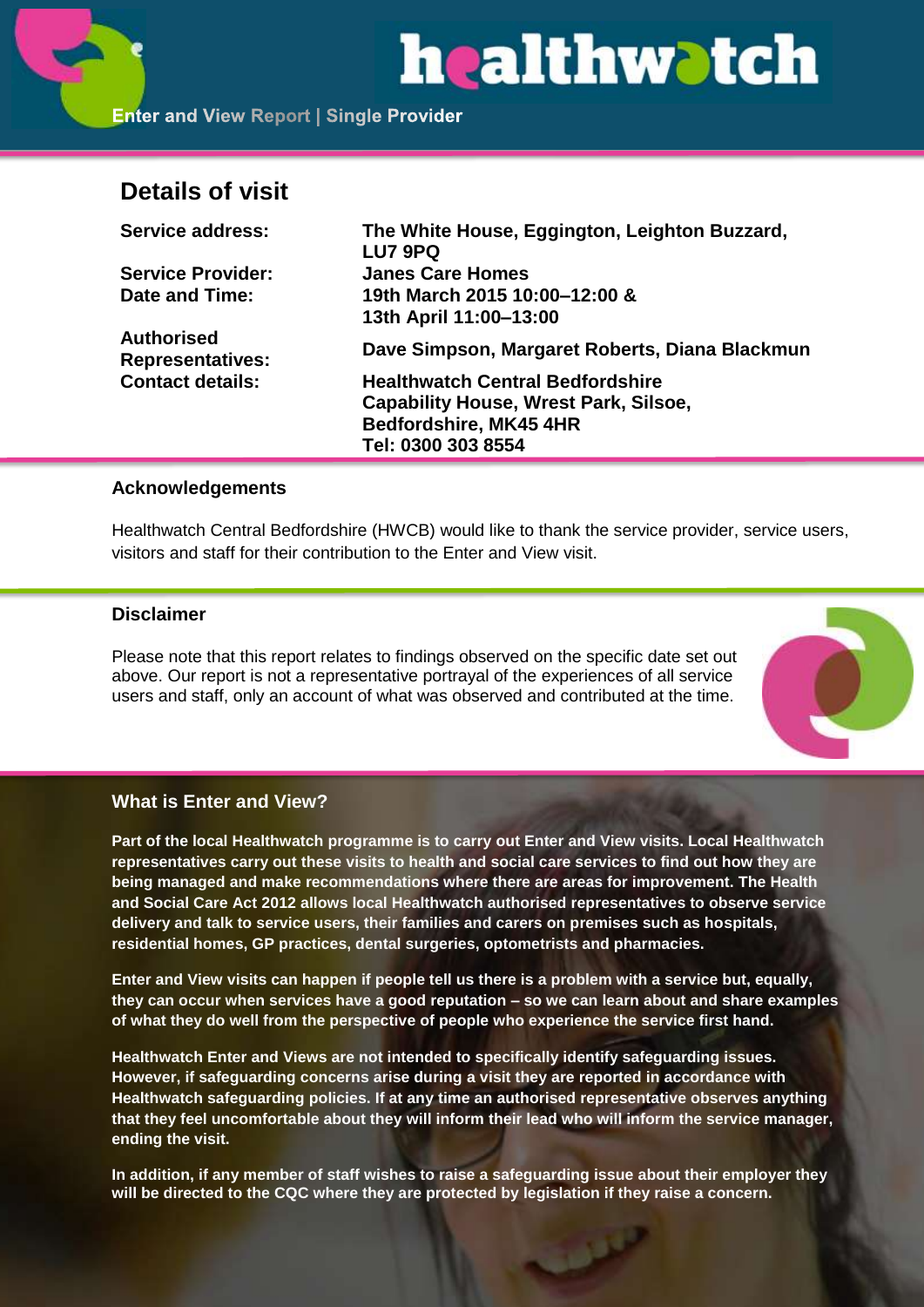## **Purpose of the visit**

- To engage with service users of care homes and understand how dignity is being respected in a care home environment;
- **IDENTIFY EXAMPLES OF GOOD WORKING PRACTICE:**
- Observe residents and relatives engaging with the staff and their surroundings;
- Consult with residents, relatives and staff about their experiences of the environment within the home and how care is delivered.

## **Strategic drivers**

- Care Quality Commission dignity and wellbeing strategy
- Care homes are a Local Healthwatch priority

#### **Methodology**

#### **This was an announced Enter and View Visit.**

The White House was visited on two occasions as the manager was unavoidably absent for the first visit and the Senior Carer who met representatives did not have access to all the information HWCB representatives requested at the time of the visit. The Manager was available at the time of the second visit and was able to provide more detailed information. This report is a combination of the results and observations from the two visits.

At the time of both visits, HWCB representatives were pleased to see the Healthwatch Central Bedfordshire poster notifying residents and relatives of the visit(s) clearly displayed within the building.

During the first visit, on arrival, representatives were met by the Senior Carer on duty, (representatives were advised that the Manager was conducting a pre-assessment visit at the hospital). The Senior Carer gave representatives a verbal introduction (albeit limited in the absence of the Manager) regarding the home, its history, the number of beds and residents, staff etc.

Authorised representatives also approached residents at the care home to informally ask them about their experience of the home. However this was difficult due to their particular stages of dementia. No family members were present during the visit; however several members of staff were also spoken to.

The authorised representatives explained to everyone spoken to why they were there and took notes.

After speaking with the residents and staff, on leaving, Healthwatch Central Bedfordshire leaflets were given to the Senior Carer/Manager for distribution and display in the home.

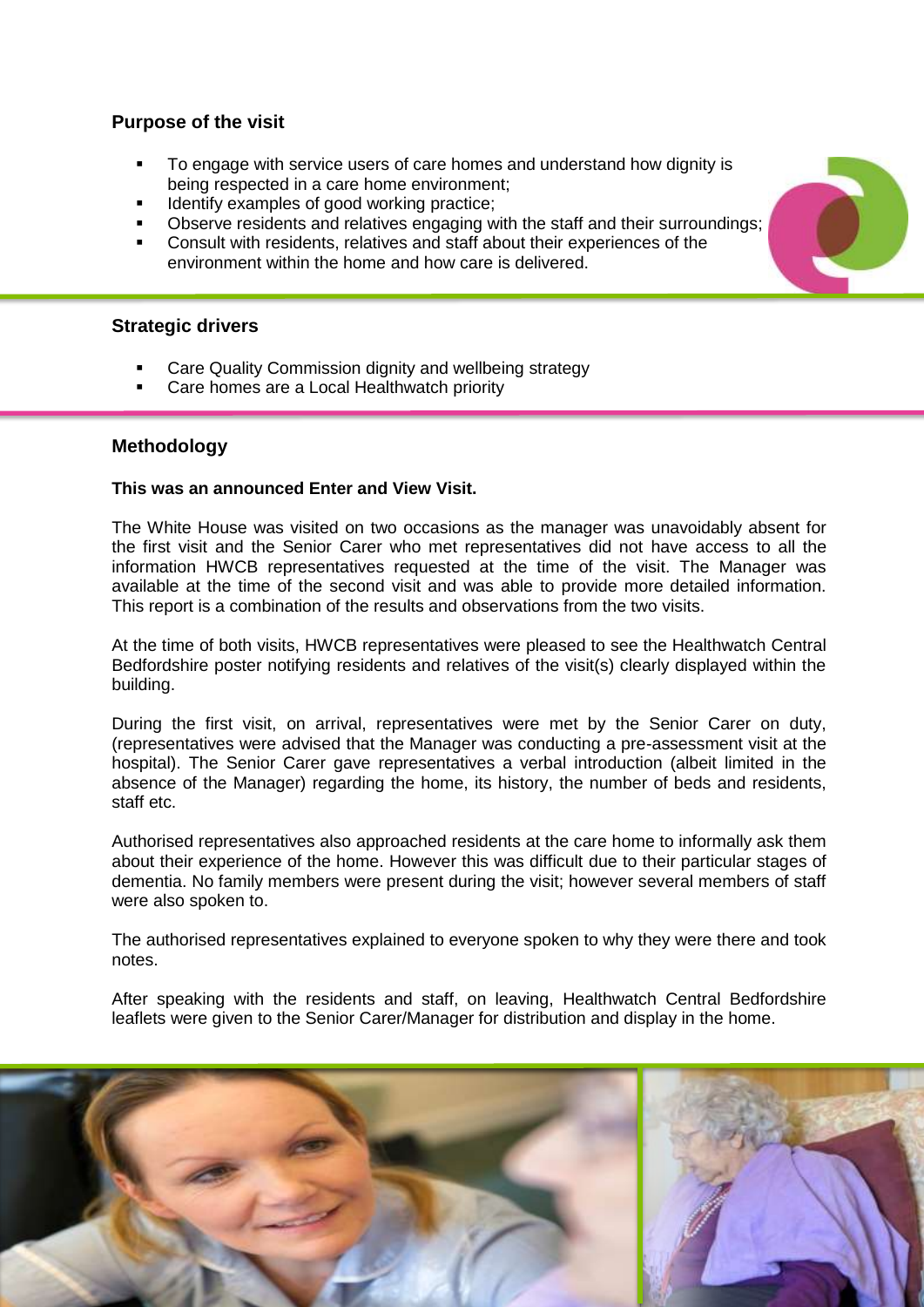## **Summary of findings**

At the time of the visit, the evidence is that the home was operating to a very good standard of care with regard to dignity and respect.

- $\triangleright$  Residents looked tidy, clean and well groomed; there was no evidence of dignity not being respected.
- $\triangleright$  Representatives saw evidence of staff interacting with residents positively and regularly, including just checking on them if they appeared to be sleeping.
- $\triangleright$  Residents spoken to were generally happy with the meals, the menu was balanced and nutritious, and mealtimes were suitable for the residents. Residents could also choose where to take their meals.
- $\triangleright$  There was clear evidence of social activities and the residents spoken to were given the option of taking part in organised activities along with their relatives.

The Manager advised representatives that the current capacity of the home is as follows:

- $\geq$  25 beds, with six currently unoccupied.
- $\triangleright$  Three beds are currently funded by the Local Authority, the majority are privately funded.
- Most residents are dementia sufferers; ages range from 74 to 97.
- $\triangleright$  There are no rehabilitation beds.
- $\triangleright$  The home operates over three floors.
- $\triangleright$  Nine rooms are en suite
- $\triangleright$  There are two bathrooms and two shower rooms.
- $\triangleright$  One bathroom has a 'sensory' bath
- > All rooms have a 'nurse call point' with 'Aid Call' screens on every floor.
- $\triangleright$  One resident was seen with a 'panic button' around her neck.
- $\triangleright$  Some rooms have 'buzzer mats' beside the bed in case of falls and/or 'wanderings'.

## **Results of Visit**

#### **Environment**

The White House is an older large detached building and is, as the name suggests, painted all white.

On entry, representatives found the environment to be clean, warm, light and airy. The atmosphere was 'neutral' in that there were no apparent smells, good or bad.

The home consists of two communal lounge rooms and a large dining area which were being well used at the time of the visits. There is a steep grassed area at the rear and a secure decked area at the front of the building, in need of some repair, accessible to residents including those in wheelchairs, with seating, bird feeders, tables and flower beds which residents are able to help cultivate.

There are plans to extend and make secure the garden area at the front of the building and to install raised beds for the residents to cultivate.

Each resident's room has the residents' name on a nameplate attached to the door.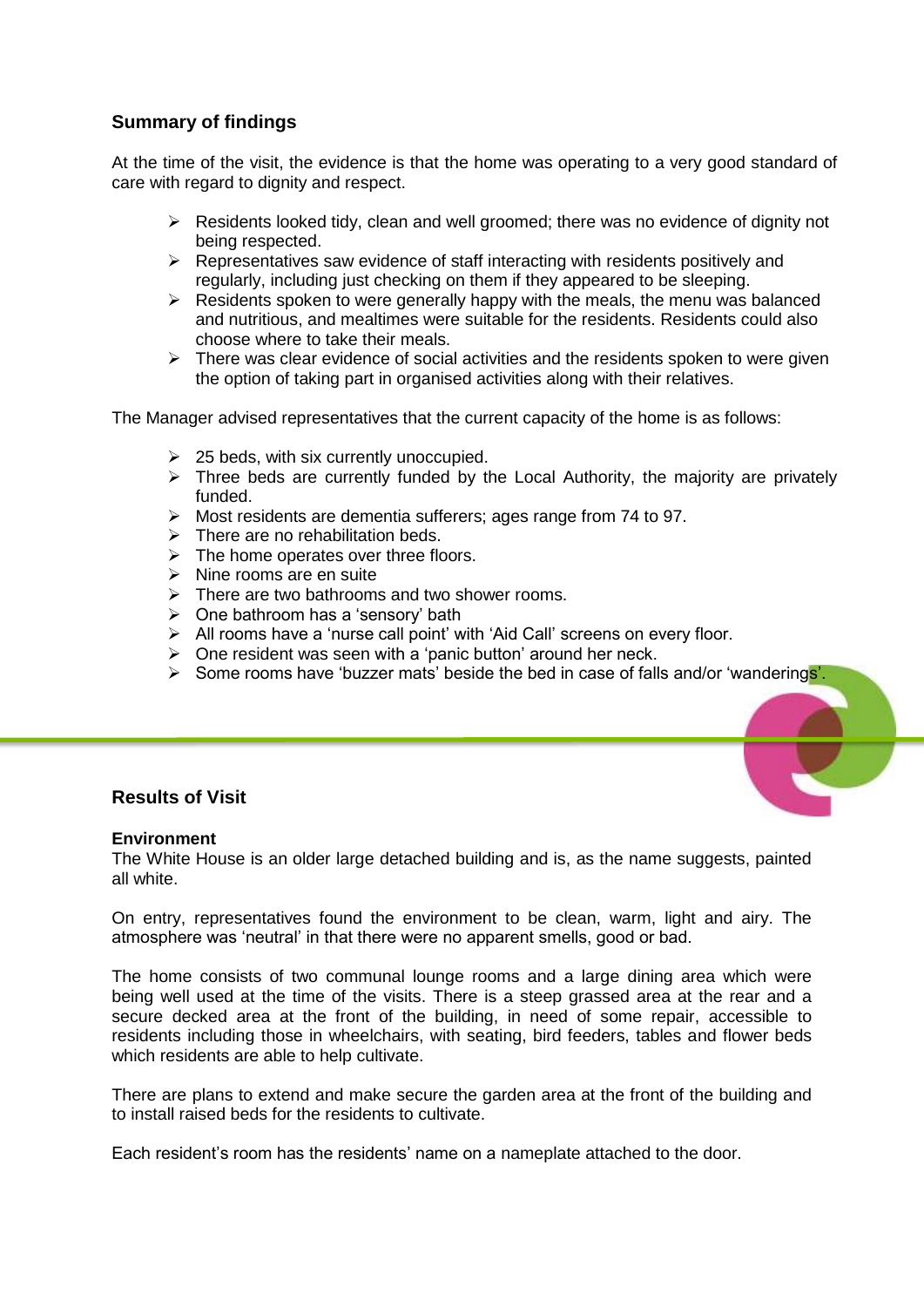#### **Promotion of Privacy, Dignity and Respect**

All residents seen at the time of the visit appeared to be well dressed and cared for, although representatives saw one resident whose pullover showed evidence of food spilled down the front. Representatives were advised that each resident has a key worker who also works with the family.

There is a laundry situated in the home which is operated by the cleaners with help from carers as required. Each resident has their own laundry box which is changed daily and all their clothes are labelled. All bed linen is changed regularly or as necessary.

Rehabilitation beds are not available at the home, however an NHS physiotherapist can be accessed when and if necessary. Representatives were advised that the home also provides the following visiting services:

- $\triangleright$  Hairdresser once per week.
- $\triangleright$  Chiropodist six weekly.
- Dentist arranged as required with Leighton Buzzard Community Dental Service
- $\triangleright$  Optician –.six monthly (Vision Call)
- $\triangleright$  Keep Fit Class Monthly

#### **Promotion of Independence**

Residents are encouraged to bring their personal possessions, photographs, pictures, ornaments and small pieces of furniture to create familiar surroundings.

A married couple are resident at the home and have adjoining rooms, but could be accommodated in a double room if they wished.

All residents are offered the opportunity to be involved in social activities organised at the home, and relatives are also included in the planning.

Representatives observed residents in wheelchairs being moved around the home without undue difficulty and representatives also observed one resident being moved into a chair by a hoist; there is plenty of space to facilitate this.

#### **Interaction between Residents and Staff**

HWCB representatives spoke with residents in the communal lounges and dining area. The residents spoken to stated they were comfortable in the home and quite happy.

During the course of these interactions in the communal areas, representatives witnessed staff dealing with residents. Although the residents were exhibiting quite challenging behaviour, the staff effectively resolved a conflict between two residents, calmly, politely and with laudable restraint.

#### **Residents**

The most important aspects of the home, according to some residents, were feeling warm, safe and secure; the friendliness of staff and other residents; the cleanliness of the home and engagement with the staff.

Representatives were advised that residents are all registered with either the Leighton Road or Salisbury House GP Practices.

Each residents Care Plan is stored electronically and is available for them and their family to view, with 'turning' charts, night charts, food and drink and bowel movement records for bedbound residents also kept at hand. DNR (Do Not Resuscitate) instructions are kept in a separate folder.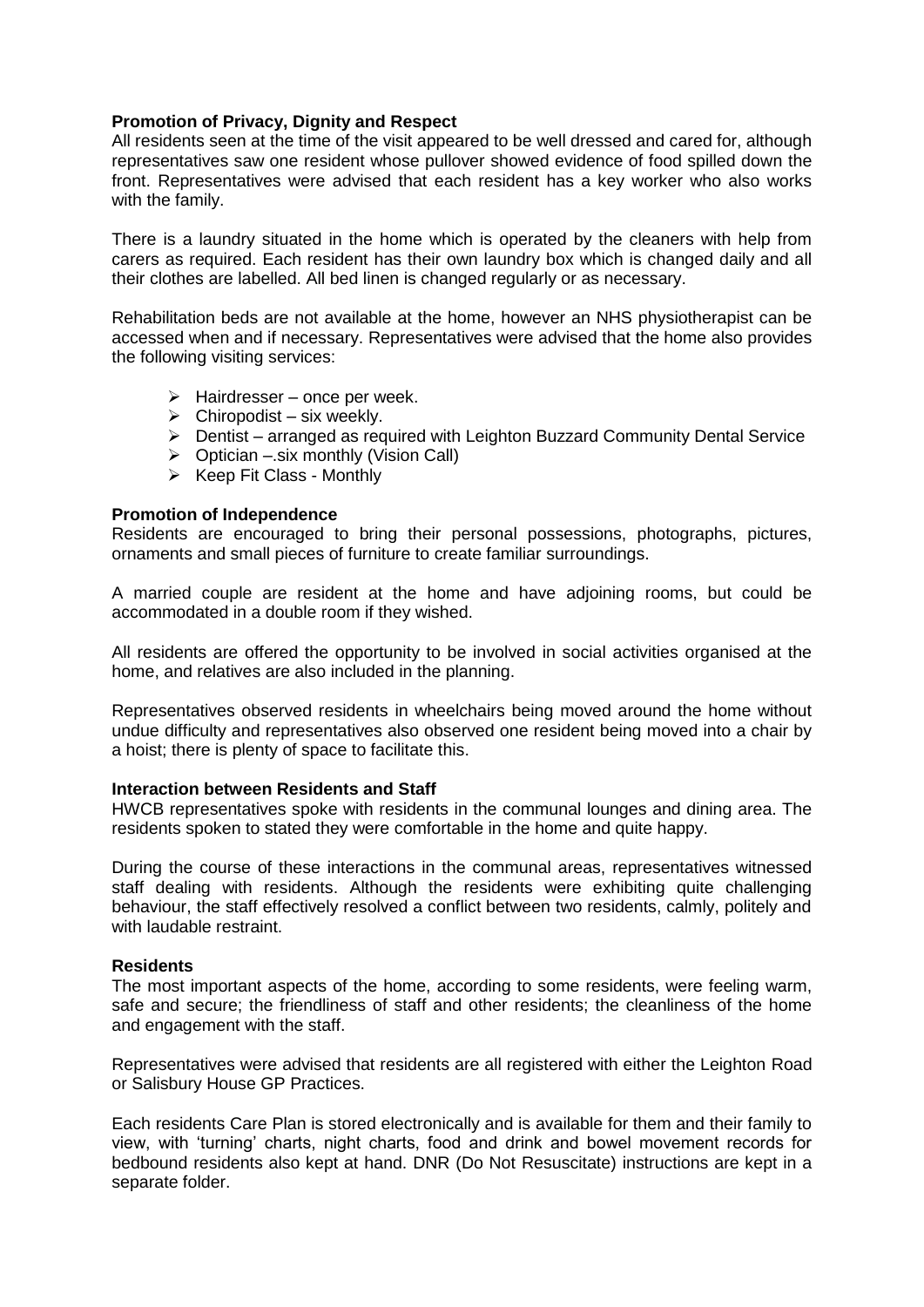#### **Food**

The daily menu is managed on a four week cycle and appears to be comprehensive. It is Food First certified and resident led. There is a dietician in regular contact with the home who carries out 'spot check' visits in between visits.

Residents have a choice of cooked or continental breakfast which can be taken at a time to suit each resident; lunch is served at 1:00 pm and there are two choices of main meal. Special diets, diabetic, pureed, 'fork-mashable' etc. are well catered for.

Representatives witnessed residents being offered refreshments during the visit. The residents appeared content with the care they received at mealtimes and were able to choose where to take their meals; in the lounge, the dining area or in their rooms. The residents that representatives spoke to all thought the standard and variety of food served was very good.

#### **Recreational activities/Social Inclusion/Pastoral needs**

There is no dedicated Activities Co-ordinator to organise events to involve residents and their relatives; these duties are shared between the staff. The communal lounge and conservatory are used for the majority of activities.

Representatives were advised by both staff and residents that activities included trips outside of the home, quizzes, nail painting, music and movement, sing-alongs, and on alternate Saturdays the cook facilitates baking sessions with some of the residents.

One resident, the lady of the married couple, likes to help with housekeeping in the home while her husband is content to engage in 'chair-based' activities.

Visits to the home by local schools and their choirs are encouraged. There was no evidence of residents being forced to take part in activities; it is optional for all residents.

Residents are able to visit local churches if desired.

#### **Involvement in Key Decisions**

Representatives were advised that meetings with residents and staff are held regularly, however representatives advised that these are poorly attended by family members. The purpose is to give both residents and their relatives the opportunity to raise any issues and/or concerns and give input to the menu choices, activities etc.

#### **Concerns/Complaints Procedure**

The Deputy Manager, residents, relatives and members of staff all confirmed there is a complaints procedure, although no resident or relative spoken to mentioned having used it.

#### **Staff**

All the staff seen and spoken to during the visit were friendly and helpful to the representatives and to the residents they were observed interacting with. All the staff, observed speaking to residents, clearly knew them well, using their first names where appropriate. The staff appeared to be well trained and representatives were confident the residents were well cared for.

The usual staffing levels are:

| 7:30 am – 15:00: | 1 senior carer + 2 carers; 1 cook; 1 or 2 cleaners |
|------------------|----------------------------------------------------|
| 15:00 – 22.00:   | 1 senior carer + 2 carers                          |
| 22.00 – 7:30 am: | 1 senior carer + 1 carer                           |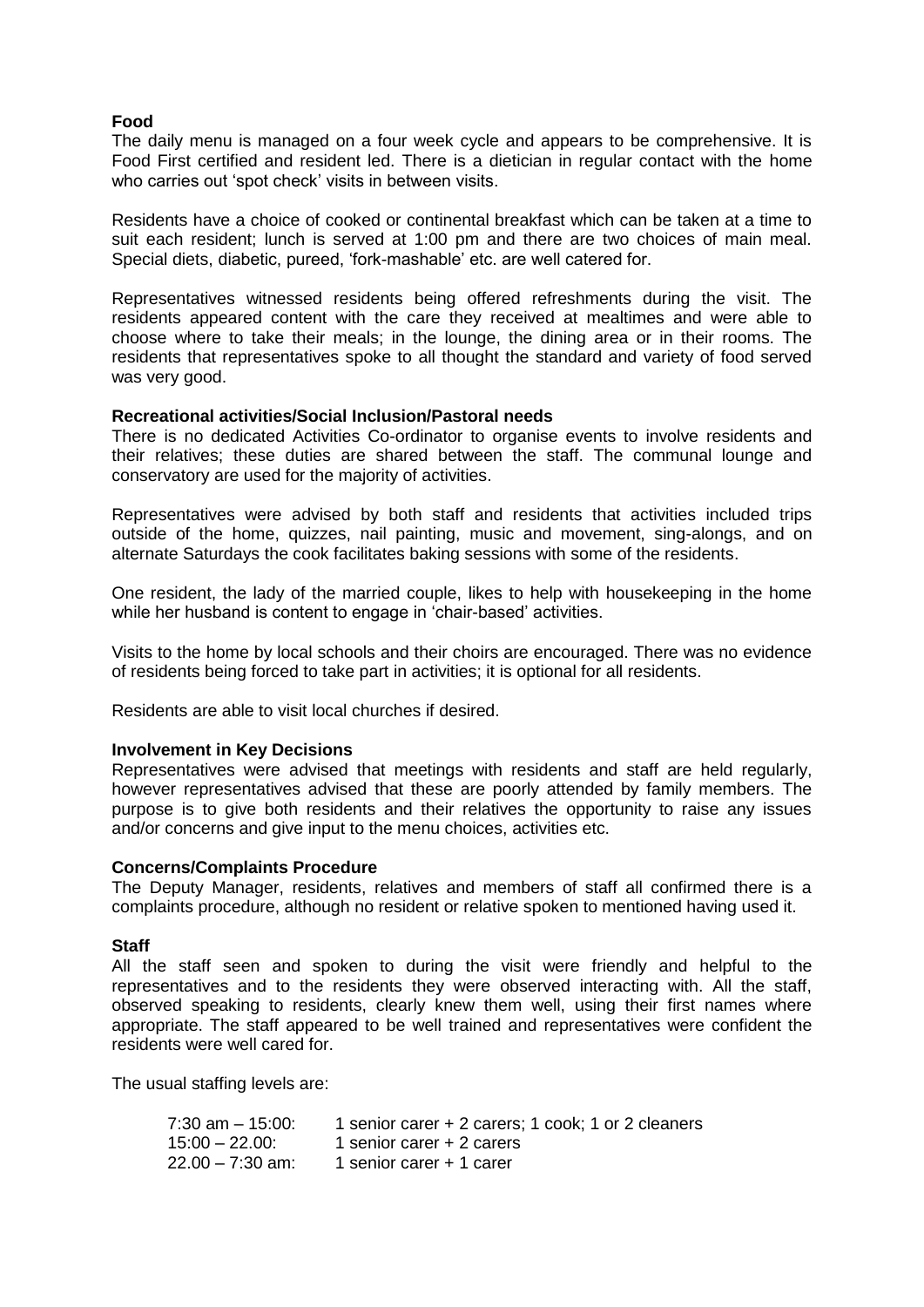Representatives were advised that more staff could/would be on duty if residents' numbers warranted it. This is determined by use of the computer based RFC Staffing Tool. Representatives were advised that Agency staff are used, however they are sourced from only one agency and wherever possible the same agency staff are utilised to ensure consistency of staff.

Representatives were advised that residents' medication is distributed by the senior (medication trained) carer on duty at all times although this was not witnessed. The residents' medication charts are now stored electronically and include a photograph of the resident. The senior carer uses a laptop during medication rounds and remains with each resident whilst medication is taken.

#### **Visitors and Relatives**

There were no relatives visiting the home during either of HWCB visits. Relatives mainly visit at the weekend, however contact and communication is maintained by newsletter, email and telephone.

The Healthwatch Central Bedfordshire notice was displayed in the care home advising relatives of the visit; however Healthwatch Central Bedfordshire was not contacted directly by any relative prior to or since the visit to the home.

#### **Additional Findings**

The management of the home is attentive to all suggestions for improvement and is currently considering a 'reminiscence area' for the benefit of residents.

During HWCB first visit representatives were concerned by two instances of cleanliness failings, however during the second visit, HWCB representatives were satisfied that these constituted a 'one-off' occurrence.

## **Recommendations**

This report highlights the good practice that was observed and reflects the resident's and relative's satisfaction with the care and support provided.

- $\triangleright$  Healthwatch Central Bedfordshire considers that in light of the number of 'difficult or disruptive' and bedbound residents who need extra attention, that staffing levels could be increased and recommends that urgent consideration be given to this. This is further borne out by the additional findings above.
- $\triangleright$  HWCB also recommends that consideration be given to engaging a dedicated Activities Coordinator which could alleviate the pressure on other members of staff.
- $\triangleright$  HWCB recommends that the home also give consideration to encouraging more family members to attend the residents/relatives meetings to enable increased involvement in their relatives care.
- $\triangleright$  Healthwatch Central Bedfordshire recommends that this report is shared with the residents and their family members and the staff of The White House, to advise that if they should wish to contribute any additional comments about the report, to contact Healthwatch Central Bedfordshire direct on 0300 303 8554.